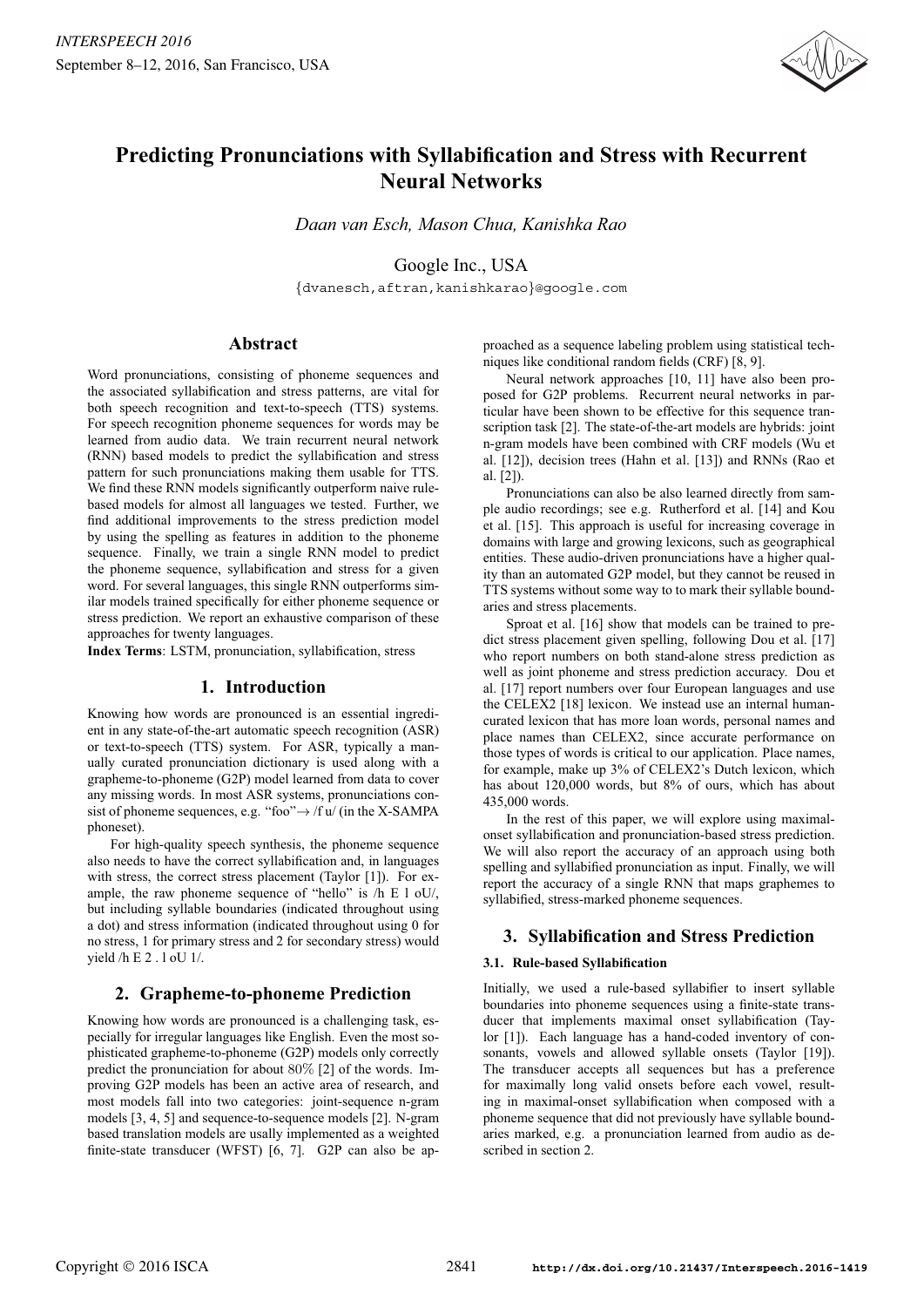#### **3.2. LSTM-Based Stress Prediction Given Phonemes**

Given a syllabified pronunciation, we still need to determine its stress pattern before it can be used for TTS. Initially, we used a pattern-based approach that uses the most frequent stress pattern for a given number of syllables in our human-curated lexicon. For example, given a sample lexicon with ten two-syllable words, if six of them have primary stress on the first syllable, we would assume that any two-syllable word has primary stress on its first syllable. This is a naive, low-accuracy approach.

Having established a baseline, we decided to use a long short-term memory (LSTM) recurrent neural network (RNN). RNNs use self-loops to retain information from previous inputs, making them able to take context within a sequence into account. An LSTM is a type of RNN that solves the vanishing gradient problem and can learn long-context behavior [20]. LSTMs have been particularly effective [2] for the G2P task. With an LSTM, the G2P task can be a sequence transcription task that converts a word's grapheme sequence into its phoneme sequence.

Similarly, we can train an LSTM to add stress markers to a syllabified pronunciation. The input sequence is the syllabified phoneme sequence decorated with the reserved symbol  $\langle$  stress $\rangle$ wherever we want a stress marker to appear. By convention in our system, there is a stress directly after the vowel in each syllable. The LSTM is trained to label each  $\langle$  stress $\rangle$  symbol with a number representing the syllable's level of stress. For example, primary and secondary stress are represented by 1 and 2. Symbols in other positions are labeled with E. Table 1 shows the input and target sequence for a sample pronunciation. The input and output symbols are encoded as one-hot vectors.

| $\begin{array}{ c c c }\n\hline \text{Input} & \text{o} \\ \text{Output} & \text{E}\n\end{array}$<br>$\langle$ stress $\rangle$<br>$\text{Output} \mid E \quad 1 \quad E \quad E$ |  | $\therefore$ 1 e $\therefore$ |  | $\langle \text{stress} \rangle$ . 0<br>$\sim$ 2 $\sim$ |  |  | $\langle$ stress $\rangle$ |  |
|-----------------------------------------------------------------------------------------------------------------------------------------------------------------------------------|--|-------------------------------|--|--------------------------------------------------------|--|--|----------------------------|--|
|-----------------------------------------------------------------------------------------------------------------------------------------------------------------------------------|--|-------------------------------|--|--------------------------------------------------------|--|--|----------------------------|--|

Table 1: An example input and output from Spanish.

### *3.2.1. LSTM with Constraints*

In some cases, the LSTM might fail to learn hard constraints imposed by the phonotactics of the language or the conventions of our notation. Given the input  $\langle h \rangle$  E  $\langle$  stress $\rangle$ . l oU  $\langle$  stress $\rangle$ / ("hello"), for example, the LSTM might assign secondary stress to both syllables, violating the expectations of our TTS system. The model could make this mistake even if no training item does.

We rectify this problem by encoding rules about the stress patterns as a finite state transducer (FST) that includes all valid stress patterns. We also represent the output of the LSTM (which are the stress posteriors) as a weighted FST. We then intersect both FSTs and pick the most probable path as the final stress pattern. In this way, we select the valid stress pattern that is the most probable according to the LSTM.

Several rules can be enforced at once during inference of the LSTM. For example, we could require exactly one primary stress to be present and disallow word-final stress if required by the language.

Table 2 shows the effect of the single-primary-stress constraint in three languages. Constraints were not used for the rest of the metrics in this paper, but we expect they would further improve accuracy.

|         |      | Language   LSTM   LSTM+Constraints |
|---------|------|------------------------------------|
| ∣ da_dk | 87.6 | 90.3                               |
| en_us   | 90.9 | 93.5                               |
| ru ru   | 87.0 | 93.9                               |

Table 2: Word-level accuracies for stress prediction with and without the constraint that all words must have exactly one syllable with primary stress. The test/train set split used here differs slightly from the set used in experiments below.

#### **3.3. Spelling Features in LSTM-Based Stress Prediction**

We further improve upon the accuracy of the LSTM-based stress prediction by adding the word's spelling as an input sequence parallel to the pronunciation. The LSTM now receives a second input from a one-hot representation of the current spelling symbol at each time step. Since this architecture depends on parallel sequences being the same length, the shorter sequence is padded at the beginning with a reserved symbol. Table 3 shows the inputs and target sequence for a sample pronunciation.

The inputs have no information about the alignment between the spelling and pronunciation sequences. Rather, the network must learn to propagate evidence about stress from the spelling sequence forwards or backwards in time. In languages like Greek where stress is usually marked with vowel diacritics, for example, the network must learn an implicit alignment model between written vowels and their corresponding stress markers.

| Spelling      | (pad) | 'pad |        | ω |        |   |
|---------------|-------|------|--------|---|--------|---|
| Pronunciation | хj    |      | stress |   | stress | n |
| Output        |       |      |        |   |        | E |

Table 3: An example data point from Greek. The written vowels ι and ω are not aligned with the stress marker positions in the output sequence, and due to the presence of a diphthong there are more written vowels than stress marker positions.

### **4. Experimental Set-Up Across Languages**

### **4.1. Data**

The training and test data sets for each language were derived from our internal human-curated pronunciation lexicons. For

| aakkosjärjestyksen                                                    |
|-----------------------------------------------------------------------|
| aa 1 k . k o 0 s . j ae 2 r . j e 0 s . t y 0 k . s e 0 n $\parallel$ |
| - - -                                                                 |

Table 4: A lexical entry in Finnish, containing a word's spelling followed by its phonemic transcription. Numbers represent stress levels. Dots separate syllables.

most languages, the lexicon has loan and foreign words, including words written in foreign alphabets. Processing and evaluation do not distinguish native and foreign words or symbols.

For table 6, the lexicons were sorted by spelling, and every tenth item was reserved for testing. The same training and test sets were used for all tasks, with the exception of the constrained decoding comparison in table 2, which uses a different train-test split.

To generate an input sequence for the grapheme-tophoneme models, the spelling is lowercased and split into graphemes. The output sequence is a phoneme sequence that can contain syllable boundaries and stress markers. The input and ouutput sequences are padded until they are twice the length of the input sequence.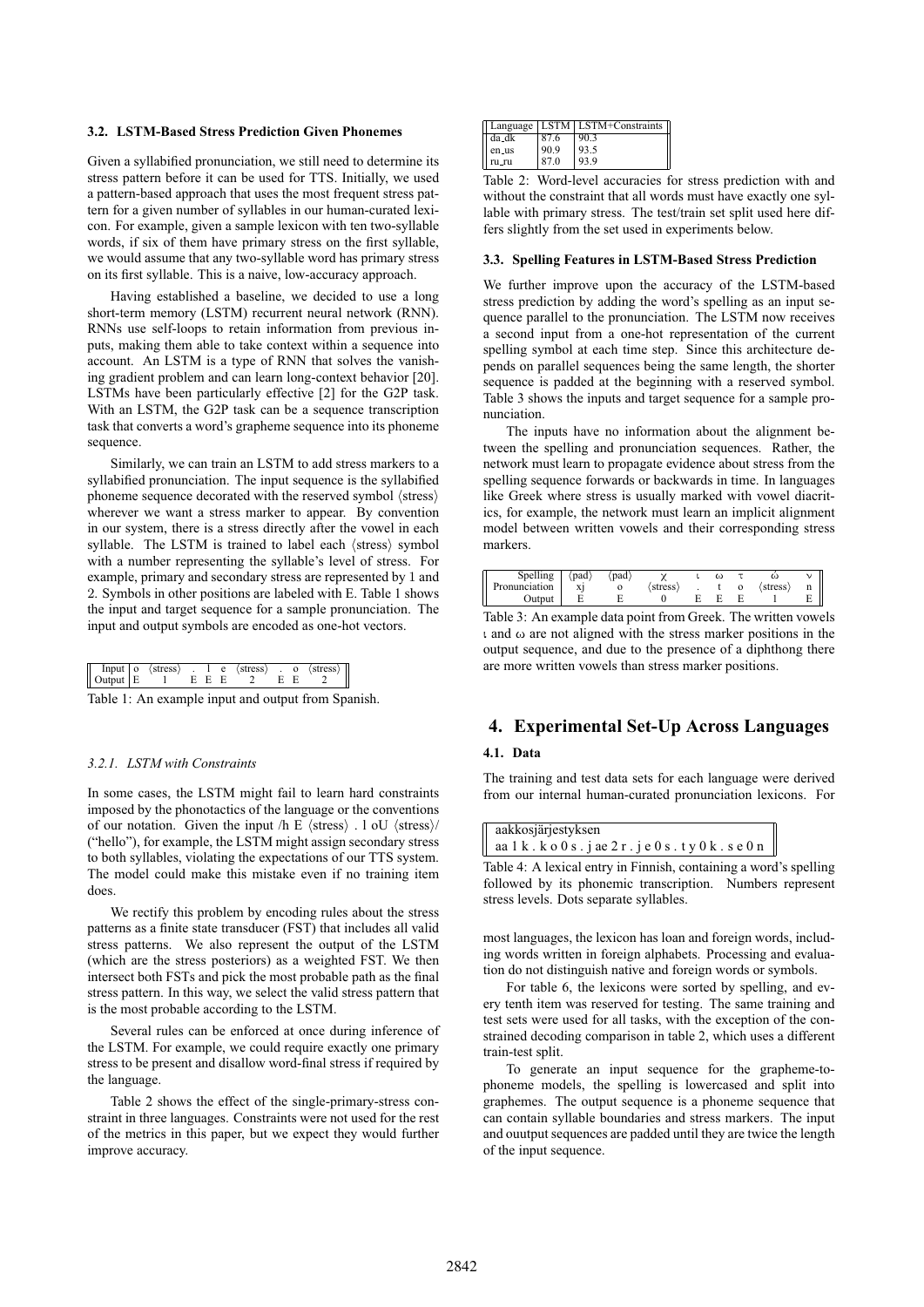To derive a training item for the stress models, the pronunciation undergoes two rewrites using Thrax grammars ([20]). For the input sequence, the stress markers are removed, and the symbol "(stress)" is inserted after each syllable nucleus. The output sequence is produced by the further step of replacing all stress markers with their corresponding stress value from the lexical entry, then replacing all non-stress symbols with "E". Spelling, if used by the model, is split into individual symbols in the same way as for the grapheme-to-phoneme model, except it is not lowercased. All three sequences are then padded to the same length. See table 5 for an example.

- **Graphemes**  $\langle pad \rangle \langle pad \rangle \langle pad \rangle \langle pad \rangle \langle pad \rangle \langle pad \rangle$ 
	- $\langle pad \rangle$   $\langle pad \rangle$   $\langle pad \rangle$  a akkosjärjestykse n
- **Phonemes** aa  $\langle$ stress $\rangle$  k. ko  $\langle$ stress $\rangle$  s. j ae  $\langle$ stress $\rangle$  r. j e  $\langle \text{stress} \rangle$  s.ty  $\langle \text{stress} \rangle$  k.se  $\langle \text{stress} \rangle$  n
- **Output** E1EEEE0 EEEE2EEEE0EEEE0EEEE  $0 F$

Table 5: An example training item in Finnish for the spellingaware stress model. The non-spelling-aware stress model's sequences are identical except without the presence of the spelling or the necessity for padding.

After an output sequence has been decoded, the stress markers in the input sequence are replaced by the symbols at their corresponding positions in the output sequence. For example, if the LSTM maps "d i  $\langle$ stress $\rangle$ ". n  $\langle$ stress $\rangle$ " to "E E 1 E E E 0", the predicted pronunciation is "d i 1 . n er 0".

### **4.2. Training**

All network weights are randomly initialized in [−0.01, 0.01] and trained with a learning rate of 0.00005 with distributed asynchronous gradient descent using the DistBelief parameter server [21] across 200 replicas. Training was stopped after the best test set accuracy had not changed for at least three hours.

#### *4.2.1. Stress and Syllabification Prediction*

For models that only predict stress, we use a bidirectional LSTM [2] whose forward and backward layers each have 128 memory cells. An input layer contains a one-hot vector encoding of the current pronunciation symbol. For the spelling-aware model, a second input sequence contains a one-hot vector encoding of the current spelling symbol. In both models, the input layers are fully connected to the LSTM layers. The models are trained using a cross-entropy loss.

#### *4.2.2. Pronunciation, Stress and Syllabification Prediction*

For models that predict pronunciations, we use 3 stacked bidirectional LSTMs whose forward and backward layers each have 64 memory cells. The input layer is fully connected to the first pair of LSTM layers. Following [2], these models are trained with the CTC objective function [22] since the alignment between the input spelling and phoneme sequence is unknown. We improve accuracy by using dropout [22], dropping the LSTM output activations with probabilities of 0.25, 0.30 and 0.35 in stacked order from input to output.

# **5. Results Across Languages**

#### **5.1. Grapheme Features in Stress Prediction**

In almost all languages, the stress-predicting LSTM improves over the pattern-based baseline. The exceptions were languages whose stress patterns were regular enough for the pattern-based approach to work well, e.g. the first syllable is always stressed. Adding grapheme features to the stress-predicting LSTM increases word-level accuracy for all languages except Hindi, where it makes little difference (see columns 1a and 1b in table 6 and figure 1).

The biggest improvements were seen in languages whose writing systems explicitly mark some or all stressed syllables, like Russian, Greek, Spanish, Italian and Portuguese. In Greek, whose writing system most consistently marks stressed vowels among the languages evaluated, the grapheme-aware model makes less than 2% of the amount of errors as the nongrapheme-aware model. Russian, Spanish, Italian and Portuguese saw error rate reductions in the 50-60% range. While accuracy in Russian is slightly lower than Sproat et al. [16] showed, our approach does not require any language-specific feature engineering.

#### **5.2. Grapheme-to-pronunciation Prediction**

Since stress, syllables and phonemes are all part of a pronunciation, we wanted to know if predicting them jointly creates a model with better stress-prediction abilities than even the spelling-aware stress predictor. We also wanted to know if having to also predict stress and syllabification causes the network to be better at predicting phonemes, similarly to work done for non-RNN approaches described by e.g. Dou et al. [17]. The answer to both questions is that it depends on the language.

When used as a stress predictor (table 6 column 1c), the grapheme-to-pronunciation LSTM outperforms this paper's best stress-only model (column 1b) for Spanish, Italian, Turkish and Ukrainian. The rest of the languages got worse, with Hindi and English regressing the most. We hypothesize that the amount of improvement correlates with orthographic transparency and that facts about a language's writing system and phonotactics can create a state of affairs where learning to predict phonemes creates intermediate representations that are useful for stress and syllable prediction, but hard for the stress-only architecture to learn.

When used as a phoneme predictor (column 2b or figure 2), the grapheme-to-pronunciation LSTM outperforms the same architecture trained only on phoneme sequences for all languages except Greek (where it stays the same), Czech, Finnish, Hindi and Ukrainian. This time the set of languages that were improved includes both ends of the orthrographic transparency spectrum from English to Spanish.

Column 3 reports the joint grapheme-to-pronnunciation model's accuracy. For comparison to an existing task, we ran the same model and evaluation process on syllabified, stressmarked CELEX2 Dutch data, which has 106,495 usable training items and 12,141 usable test items. The word-level accuracy was 82.2%, compared to the 65.7% when using our data set.

### **6. Conclusions**

We showed that RNNs are capable of predicting stress placement accurately for large test sets across twenty languages, containing words commonly used in industry applications of speech systems, e.g. personal names and geographical names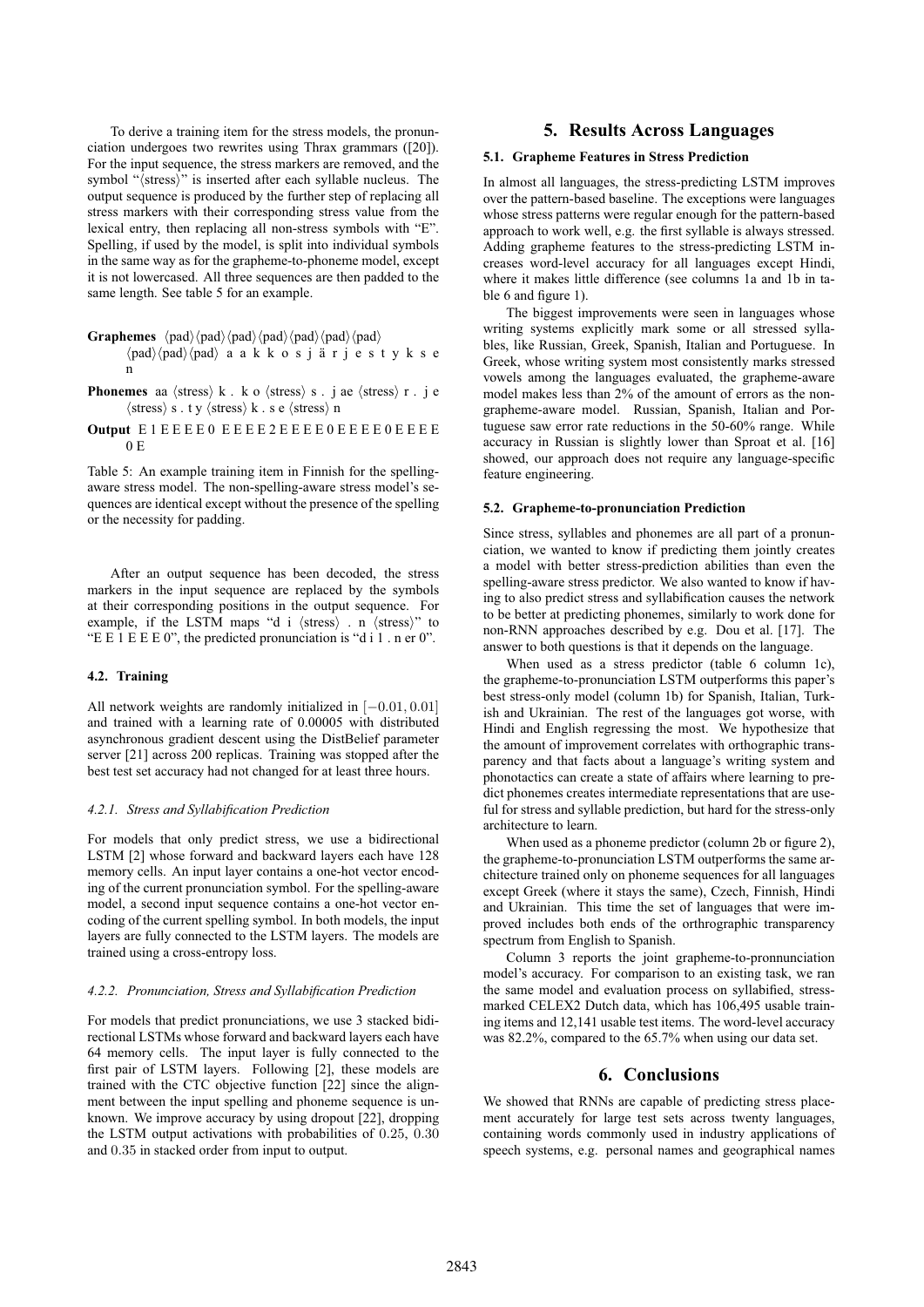| Language            | Training items | Test items | Training set<br>$\mathbf{0}$ .<br>for<br>accuracy<br>pattern-based<br>stress | Stress<br>la.<br><b>LSTM</b><br>given<br>phonemes | 1 <sub>b</sub><br><b>Stress</b><br><b>LSTM</b><br>given<br>and<br>phonemes<br>graphemes | Implicit<br>1c.<br>stress model in<br>LSTM-G2P | <b>LSTM</b><br>2a.<br>that<br>predicts<br>phonemes only | 2 <sub>b</sub><br>Implicit<br>phoneme model<br>in LSTM-G2P | 3. LSTM-G2P |
|---------------------|----------------|------------|------------------------------------------------------------------------------|---------------------------------------------------|-----------------------------------------------------------------------------------------|------------------------------------------------|---------------------------------------------------------|------------------------------------------------------------|-------------|
| $cs$ <sub>-CZ</sub> | 82,434         | 9,161      | 99.9                                                                         | 100                                               | 100                                                                                     | 98.3                                           | 90.1                                                    | 89.9                                                       | 89.6        |
| da_dk               | 230,487        | 25,627     | 58.7                                                                         | 89.7                                              | 90.9                                                                                    | 84.8                                           | 60.8                                                    | 63.9                                                       | 58.7        |
| de_de               | 618,740        | 68,757     | 83.5                                                                         | 88.9                                              | 91.2                                                                                    | 88.3                                           | 79.4                                                    | 81.0                                                       | 73.8        |
| el_gr               | 106,221        | 11,806     | 45.8                                                                         | 65.2                                              | 99.6                                                                                    | 98.1                                           | 97.2                                                    | 97.2                                                       | 96.8        |
| en_gb               | 340,265        | 37,814     | 88.3                                                                         | 90.8                                              | 93.1                                                                                    | 75.1                                           | 61.9                                                    | 64.2                                                       | 59.5        |
| en_us               | 619,716        | 69,220     | 74.6                                                                         | $\overline{88}$                                   | 89.8                                                                                    | 68.4                                           | 50.8                                                    | 53.2                                                       | 48.4        |
| es_es               | 410,180        | 45,575     | 69.1                                                                         | 79.5                                              | 88.6                                                                                    | 95.5                                           | 75.0                                                    | 77.3                                                       | 76.7        |
| es_us               | 390,305        | 43,371     | 70.8                                                                         | 84.0                                              | 91.3                                                                                    | 95.7                                           | 76.8                                                    | 78.5                                                       | 77.6        |
| fi_fi               | 97,935         | 10,877     | 52.4                                                                         | 95.8                                              | 96.4                                                                                    | 96.3                                           | 93.9                                                    | 93.6                                                       | 91.6        |
| hi_in               | 98,755         | 10,975     | 74.9                                                                         | 87.6                                              | 87.3                                                                                    | 72.2                                           | 60.3                                                    | 59.7                                                       | 49.7        |
| hu_hu               | 112,643        | 12,514     | 99.9                                                                         | 99.8                                              | 99.8                                                                                    | 98.0                                           | 90.4                                                    | 91.0                                                       | 88.9        |
| it_it               | 796,603        | 88,552     | 76.7                                                                         | 92.6                                              | 95.9                                                                                    | 97.2                                           | 82.1                                                    | 85.0                                                       | 84.6        |
| $nb_{10}$           | 122,836        | 13,646     | 41.8                                                                         | 73.2                                              | 76.0                                                                                    | 71.9                                           | 58.4                                                    | 69.0                                                       | 54.7        |
| nl_nl               | 391,476        | 43,506     | 72.8                                                                         | 81.7                                              | 84.4                                                                                    | 82.7                                           | 74.1                                                    | 75.8                                                       | 65.7        |
| pl_pl               | 229,353        | 25,484     | 98.0                                                                         | 97.3                                              | 97.8                                                                                    | 96.5                                           | 92.2                                                    | 92.5                                                       | 91.0        |
| pt_br               | 207,782        | 25,043     | 71.1                                                                         | 89.0                                              | 94.0                                                                                    | 86.3                                           | 75.6                                                    | 76.5                                                       | 72.9        |
| ru_ru               | 1,669,183      | 185,686    | 45.3                                                                         | 87.4                                              | 93.6                                                                                    | 85.0                                           | 76.3                                                    | 79.4                                                       | 73.3        |
| sv_se               | 144,705        | 16,085     | 45.0                                                                         | 80.9                                              | 84.9                                                                                    | 82.1                                           | 72.3                                                    | 74.1                                                       | 66.4        |
| $tr_$               | 94,866         | 10,541     | 68.4                                                                         | 80.6                                              | 84.1                                                                                    | 88.2                                           | 89.0                                                    | 89.4                                                       | 80.8        |
| uk_ua               | 95,735         | 10,648     | 55.0                                                                         | 70.0                                              | 73.2                                                                                    | 83.0                                           | 98.5                                                    | 98.1                                                       | 80.7        |

Table 6: Corpus sizes and word-level accuracies as percentages. Column 0 is the pattern-based model's accuracy on its training set. Columns 1a and 1b report the word-level accuracies of the spelling-unaware and spelling-aware stress-predicting LSTMs. Column 1c reports the accuracy of the grapheme-to-pronunciation LSTM when used as a stress predictor. Columns 2a and 2b compare the accuracies of the grapheme-to-pronunciation LSTM with and without the removal of stress and syllable information from the corpus. Column 3 reports the full accuracy of the grapheme-to-pronunciation LSTM. Columns are comparable if they are not separated by a double vertical line.



Figure 1: Stress model accuracies for selected languages.

in addition to regular words. These RNNs did not require any language-specific tuning. In almost all languages, using both graphemes and phonemes as input to the stress prediction models improves accuracy over using graphemes alone. In some languages, further gains were achieved by using the implicit stress models learned when training RNNs to jointly predict phoneme sequences, syllabification and stress.

### 7. Acknowledgements

The authors would like to thank Fuchun Peng for advice on pronunciation and stress modeling, and Françoise Beaufays for inspiring the end-to-end models. We would also like to thank Anna Garbier, Jonas Fromseier Mortensen, Jeremy O'Brien and Aly Pitts for their help in setting up the Thrax grammars across many languages, as well as the many linguists who tirelessly helped curate our pronunciation lexicons.



Figure 2: Phoneme model accuracies for selected languages.

#### 8. References

- [1] P. Taylor, Text-to-Speech Synthesis. Cambridge: Cambridge University Press, 2009, ch. 7, pp. 184-189.
- [2] K. Rao, F. Peng, H. Sak, and F. Beaufays, "Grapheme-to-phoneme conversion using long short-term memory recurrent neural networks," in Proceedings of ICASSP, 2015.
- [3] S. Deligne, F. Yvon, and F. Bimbot, "Variable-length sequence matching for phonetic transcription using 2-level multigrams," in Proceedings of the Conference of the European Speech Communication Association (EuroSpeech), 1995, pp. 2243-2246.
- [4] M. Bisani and H. Ney, "Joint-sequence models for grapheme-tophoneme conversion," Speech Communications, vol. 50, no. 5, pp.<br>434–451, 2008.
- [5] L. Galescu and J. F. Allen, "Pronunciation of proper names with a joint n-gram model for bi-directional grapheme-to-phoneme conversion," in Proceedings of InterSpeech, 2002.
- [6] J. Novak, P. Dixon, N. Minematsu, K. Hirose, C. Hori, and H. Kashioka, "Improving WFST-based G2P conversion with alignment constraints and RNNLM N-best rescoring," in Proceedings of InterSpeech, 2012.